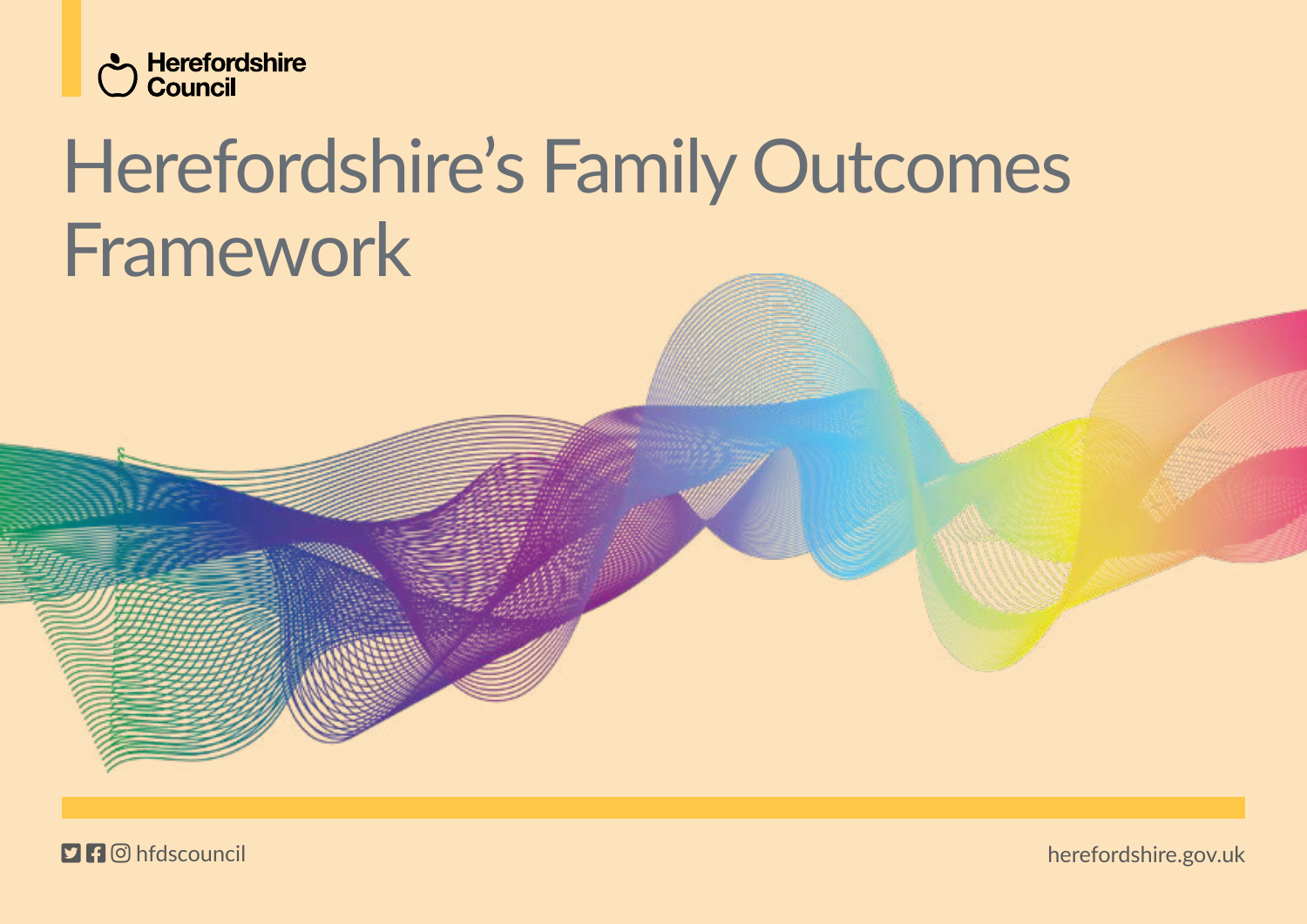# Herefordshire's Family Outcomes Framework

This document is Herefordshire's first iteration of a family outcome framework which directly supports the delivery of local strategic outcomes, primarily contained within the current Health and Wellbeing Board Strategy and the current Children and Young People's Plan.

This outcomes framework will evidence the impact of Herefordshire's revised approach to helping families earlier.

This document is designed to act as an overarching guide for practitioners, staff, managers and auditors to ensure families achieve significant and sustained improvement which will meet the requirements of the national Troubled Families programme. There will be training and a shorter practitioner's guide developed to support delivery of this document.

The outcomes framework was approved in September 2015 and has been reviewed in January 2018 and subsequently March 2020 after the update of the national Financial Framework of the programme, it will reviewed regularly to ensure it meets changing local and national requirements.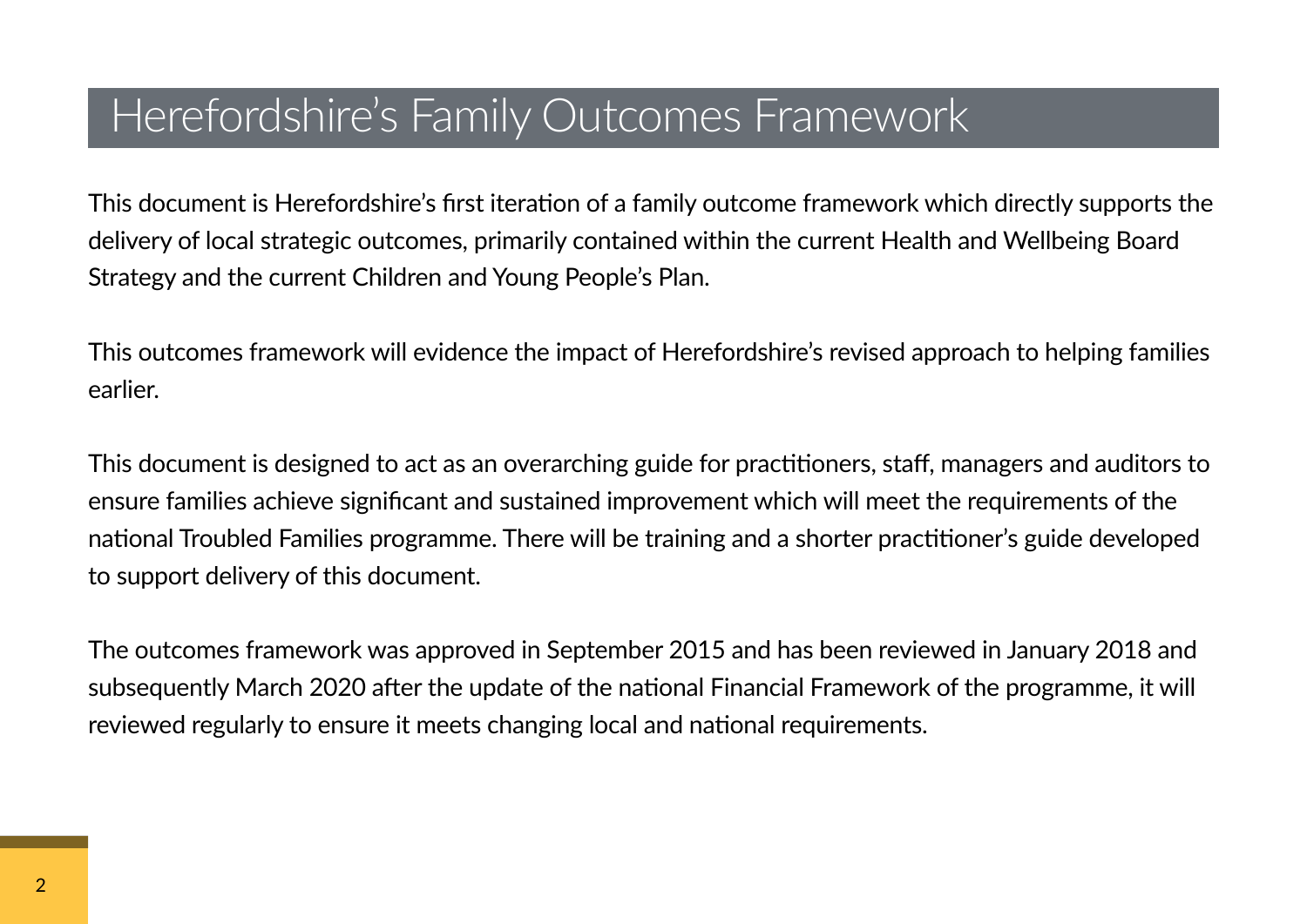# Herefordshire's approach to helping families

Herefordshire is committed to supporting the most vulnerable and challenged families and their children, which is articulated as key priorities within the Health and Wellbeing Strategy and the Children and Young People's Plan. We are dedicated and focused on ensuring all Herefordshire residents live safe, healthy, independent lives and children have a great start in life.

The new Children and Young People's Plan will help to drive forward an agenda of service transformation and early help across the council and its partners, so that there is a greater emphasis on addressing needs at the earliest opportunity and embedding outcomes-focused family plans using evidence based interventions.

One key action has been to streamline assessment processes so that the assessment stays with the family throughout; whether there are step-ups or step-downs, changes of worker or whether the case is active with universal services or within social care teams. The assessment and outcome plan provides accurate, timely and efficient monitoring and avoids families having to re-tell their story.

Below is Herefordshire's Family Outcome Framework which has been agreed locally, and provides a partnership-wide outcomes framework encompassing strategic objectives, the needs of our families and the needs of local partner organisations. It strives to achieve better outcomes for families, reduce demand and costs for public services but also reducing risk, harm and vulnerability.

By successfully achieving sustained and significant change for families we are confident of demonstrating the fiscal savings for all partners by seeing a reduction in the reactive, statutory and specialist services. The national cost savings calculator will be utilized along with data and intelligence gathered by partners to enable a greater targeted focus on families who are the most challenging and challenged within the county.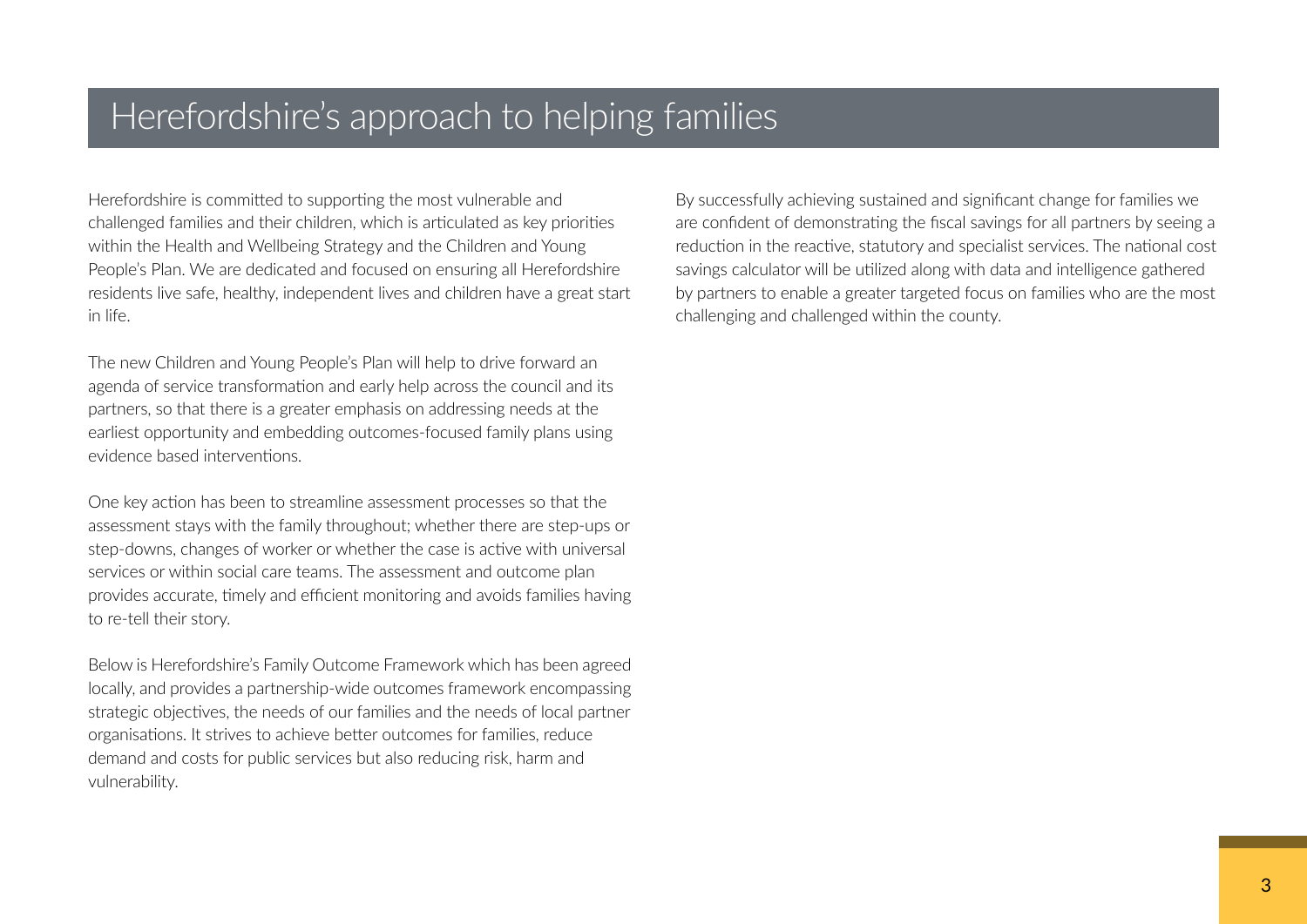# Development of the Herefordshire Family Outcomes Framework

- From the beginning of this plan's development, partners from across the Health and Wellbeing Board and Children and Young People's Partnership were clear that this plan had to reflect the county's ambition to achieve better outcomes for families and provide a consistent way of measuring that. Supplementary to that, this framework also acts as a response to the national Troubled Families (TF) programme. The framework is a tool to drive performance and quality as well as for the purposes of drawing down government funding.
- The framework has been developed and approved in tandem with the production of the county's Health and Wellbeing Strategy and Children and Young People's Plan (CYPP).
- Herefordshire Health and Wellbeing Board and its sub-group, the Children and Young People's Partnership, agreed to participate in phase 1 of the national TF programme and achieved its 3 year target of improved outcomes for 310 families in February 2015. As a result of the national and local impact, the partnership, and Herefordshire Council's Cabinet as lead accountable organisation, agreed to participate in the extended TF programme to 2021. Over this 6 year period our aim is to support over 1090 families.
- Guidance from the TF Financial Framework and exemplar outcomes plans from early starter authorities have supported the production of this first framework for Herefordshire.
- The public health outcomes framework has been used where possible to ensure that strategic outcomes are already measurable and evidenced.
- There has been an extensive consultation on this framework with individual partners, services and teams plus partnership groups and boards between November 2014 and up to approval in September 2015, this framework has since been reviewed in January 2018 and March 2020.
- Following the initial draft of the outcomes framework and before its final approval, Herefordshire Council's internal auditors were also consulted to ensure that the framework is robust enough to provide the evidence of significant and sustained progress in families to support any payment by results claims made to the Ministry of Housing, Communities and Local Government (MHCLG).
- Once this framework is approved there will be further development work undertaken to ensure these outcomes are used in practice by front line staff, through revised tracking tools, individuals and family outcomes plans, training and ICT systems. This will be crucial to connect improvements in individual families back to the strategic county goals.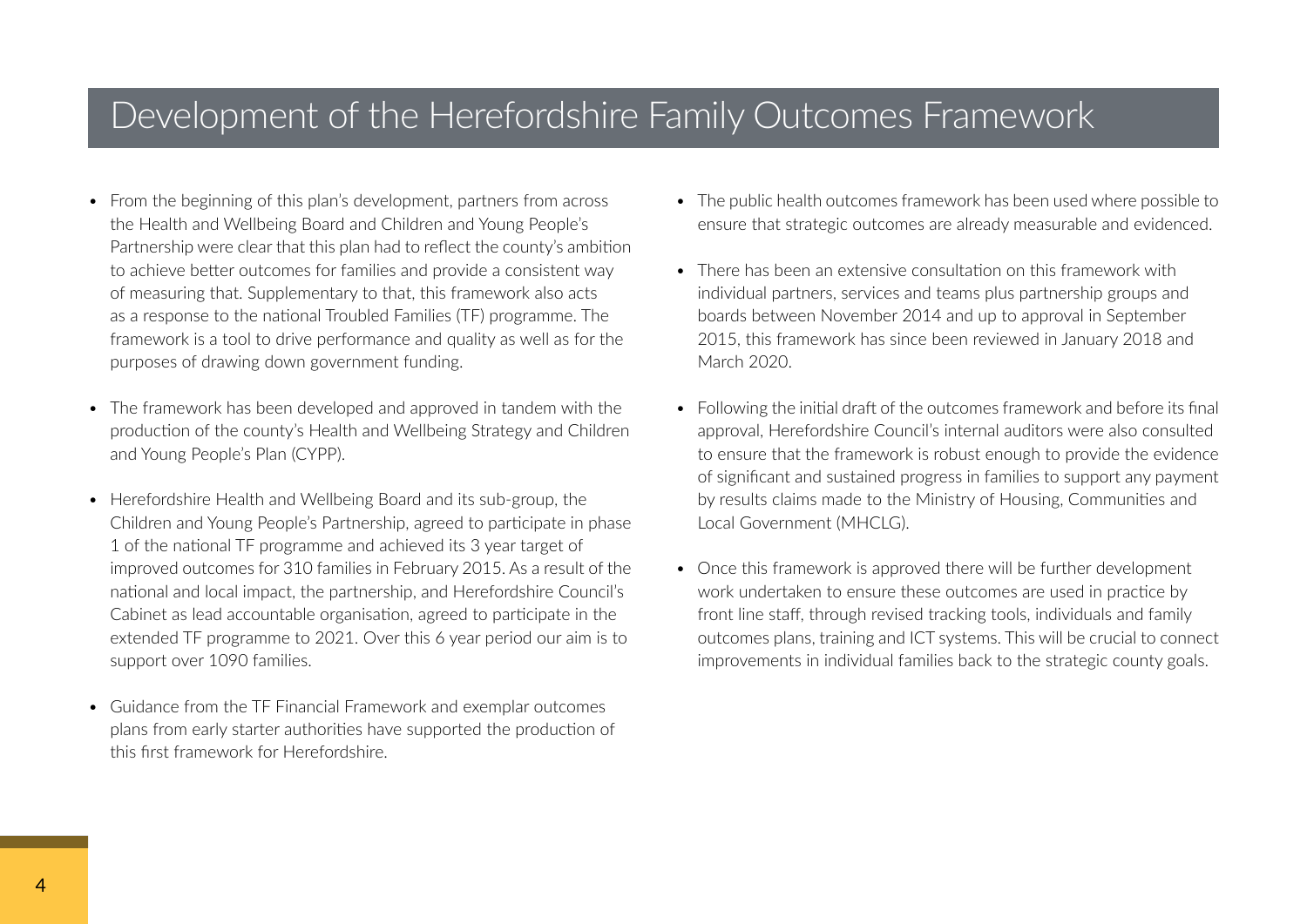# Identifying and working with families

Parents and children involved in crime and anti-social behaviour

Children who have not been attending school regularly

Children who need additional support, from the earliest years to adulthood

Families experiencing or at risk of worklessness, homelessness or financial difficulties

Families affected by domestic abuse

Parents and children with a range of health needs

- Families will be identified by a number of means across the 6 main headline areas above – through information sharing of data sets with partners or through nominations or referrals from individual professionals. The specific issues across the 6 headings are detailed in the appendix below along with the data sources for identifying issues in families.
- Herefordshire's early help approach has been developed as part of the priorities within the new Children and Young People's Plan and includes actions around workforce development; referral, assessment and planning processes; market and community development and establishing an early help offer of service. A key part will be the establishment of an early help intelligence function that will triangulate intelligence from partners to understand the issues within the family. Where the family is not already assessed and / or receiving support then their situation would be risk assessed to be able to prioritise families for assessment and support where appropriate.
- Practitioners working with families will undertake a well conducted family assessment, working with all family members to identify the issues that need to be addressed. This will form the basis of an holistic family outcomes or action plan which will address the issues and what outcomes the family is aiming to achieve. This in turn facilitates the actions to achieve those outcomes in a well-coordinated and effective approach using evidence based techniques and practices.
- The presence of at least 2 of the main headline areas above, suggests that a family may need help and meets the MHCLG requirements for a troubled family. Practitioners will need to work with families to agree their outcomes, including outcomes from the appropriate sections of the outcome framework below, and write them in to the individual family outcome plan.
- If an additional issue arises, or becomes apparent, during the course of any support intervention with a family, an outcome must also be achieved for those issues to demonstrate the family has achieved significant and sustained progress.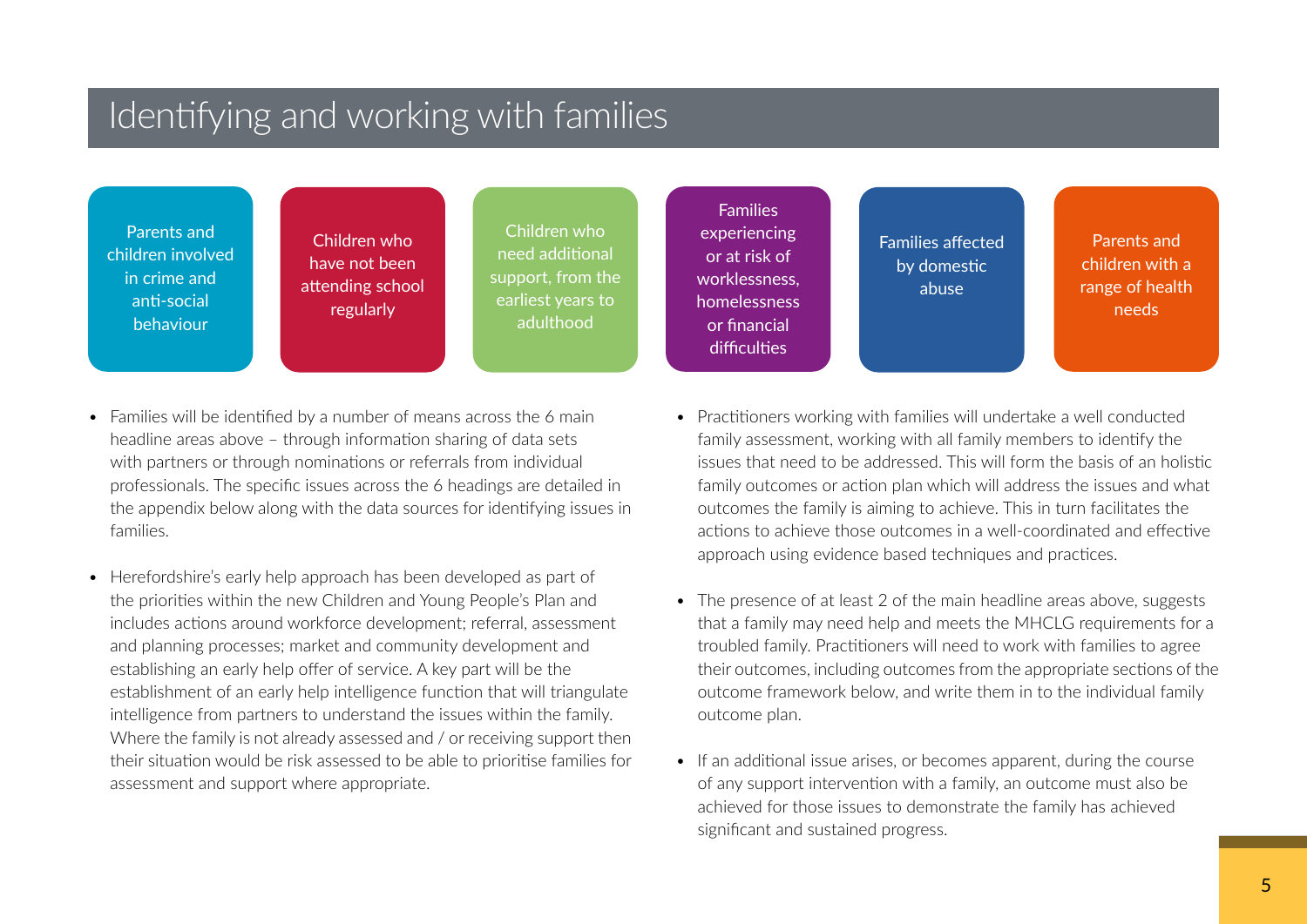# Evidencing outcomes and long term impact

The achievement of outcomes within this framework demonstrates a commitment to a proportionate and pragmatic approach that reflects genuine improvement in the family's outcomes. Where the term "family member" is used in the framework this means either a child or an adult within the family group.

We will be using a variety of sources to confirm families have achieved positive outcomes.

- The family assessment, outcome plan and review processes will provide a qualitative measure of change for families that will assess the overall wellbeing of the family as well as progress against outcomes across the six headline problems identified as appropriate. Partners may have different tools and recording processes that will achieve this.
- The outcome framework for Herefordshire (below) sets out the core outcomes and measures that indicate the Herefordshire agreed standard of significant and sustained progress.
- Evidence from those practitioners working directly with families will enable them to make a judgement on whether a family has improved significantly and can sustain that improvement long-term, so that intensity of support can be reduced and then eventually stopped.
- The views of family members through self-assessment tools will also help to confirm that significant improvements have been made and that they can be sustained.

Achievement of the outcomes for families will be monitored and reviewed by the early help coordinators working with practitioners. This process will confirm that at the final review point the family has achieved the outcomes agreed, that support could potentially be reduced or stopped and therefore a claim can be made to MHCLG. Outcomes generally will have been achieved between the time the family were identified and an intervention started, and the final review period.

Achievement of outcomes for families against this framework should ensure that significant and sustained improvement for that family has been achieved. However families will be monitored by the early help coordinators for a longer period of time after an intervention has ended because sometimes situations arise in families that can cause a reescalation of issues. It is better to catch those issues quickly to resolve them before they reach any crisis point.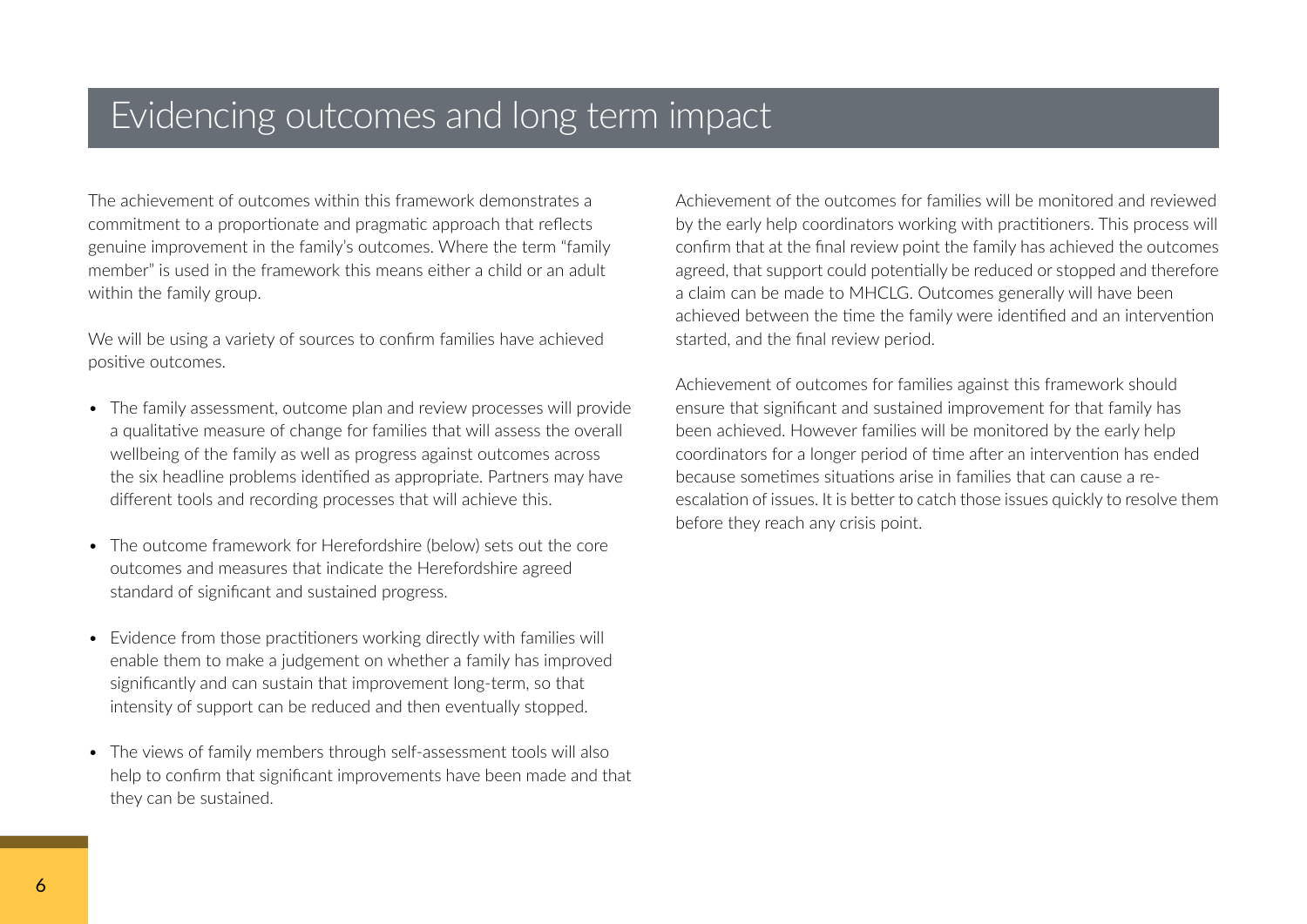# 1. Parents and children involved in crime and anti-social behaviour

### **Lead partnership / agencies:**

- Herefordshire Community Safety Partnership
- Police, Probation and Youth Offending Services

#### **Strategic goals and indicators:**

- To reduce the number of first time entrants to the youth justice system\*
- To reduce the level of police call outs
- To reduce the percentage of offenders who re-offend\*

## **INDIVIDUAL FAMILY OUTCOME MEASURES: MEASURED BY / DATA SOURCE:**

- 1. There is a 50% reduction compared to the previous 6 months in the number of recorded offences committed by the family
- 2. There is a 60% reduction compared to the previous 6 months in the number of incidences of anti-social behaviour committed by the family
- 3. No siblings of young offenders have engaged in anti-social behaviour and / or criminal activity in the previous 6 months, and do not enter the youth justice system for the first time.

Recorded offences by the police

Recorded incidents of anti-social behaviour from police, youth offending service, housing providers, environmental health teams

Recorded incidences from youth offending service and police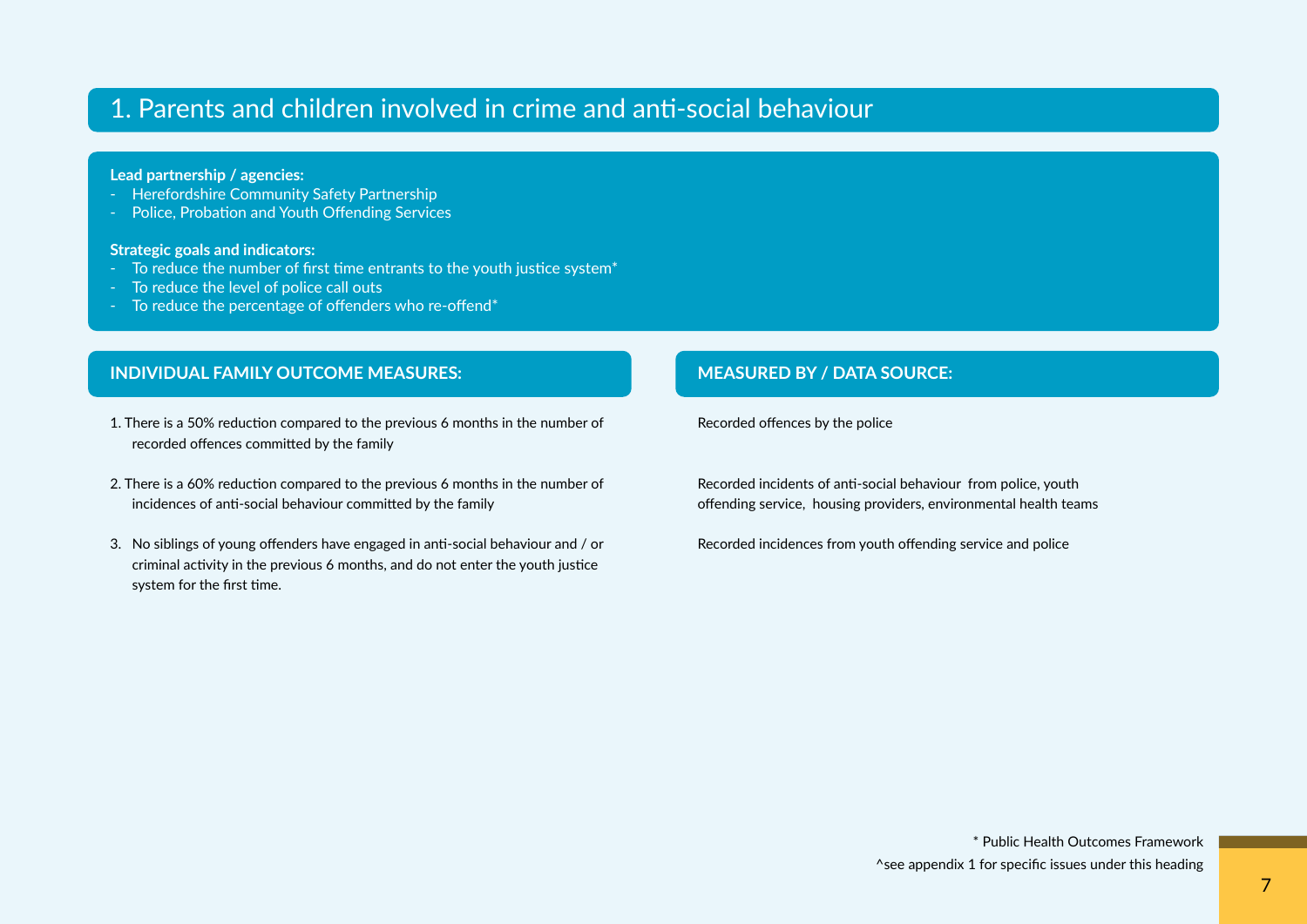# 2. Children who have not been attending school regularly

### **Lead partnership / agencies:**

- Schools, Herefordshire Council

### **Strategic goals and indicators:**

- To reduce the number of children and young people with permanent and fixed exclusions at school
- To increase the % of children and young people that make expected rates of progress in English and Math

# **INDIVIDUAL FAMILY OUTCOME MEASURES: MEASURED BY / DATA SOURCE:**

- 4. A) In order to tackle incidences of high unauthorised absence, each school age child in the family has attended school for at least 90% of sessions across the last three school terms, excluding authorised absences.
- B) A school age child has reached a significant milestone, i.e. a child's attendance was below 40% at the start of the intervention and an increase in attendance of at least 40% has been achieved, with the child reaching a minimum of 50% attendance, of sessions across the last three school terms.
- 5. Each school age child in the family has fewer than three fixed term exclusions within the last three school terms
- 6. A Child is engaging with alternative forms of schooling (e.g. hospital or home schooling)

Schools census collected by Children & Families Directorate Attendance data from individual schools

Schools census collected by Children & Families Directorate Exclusions data from individual schools

Enrolment in another form of education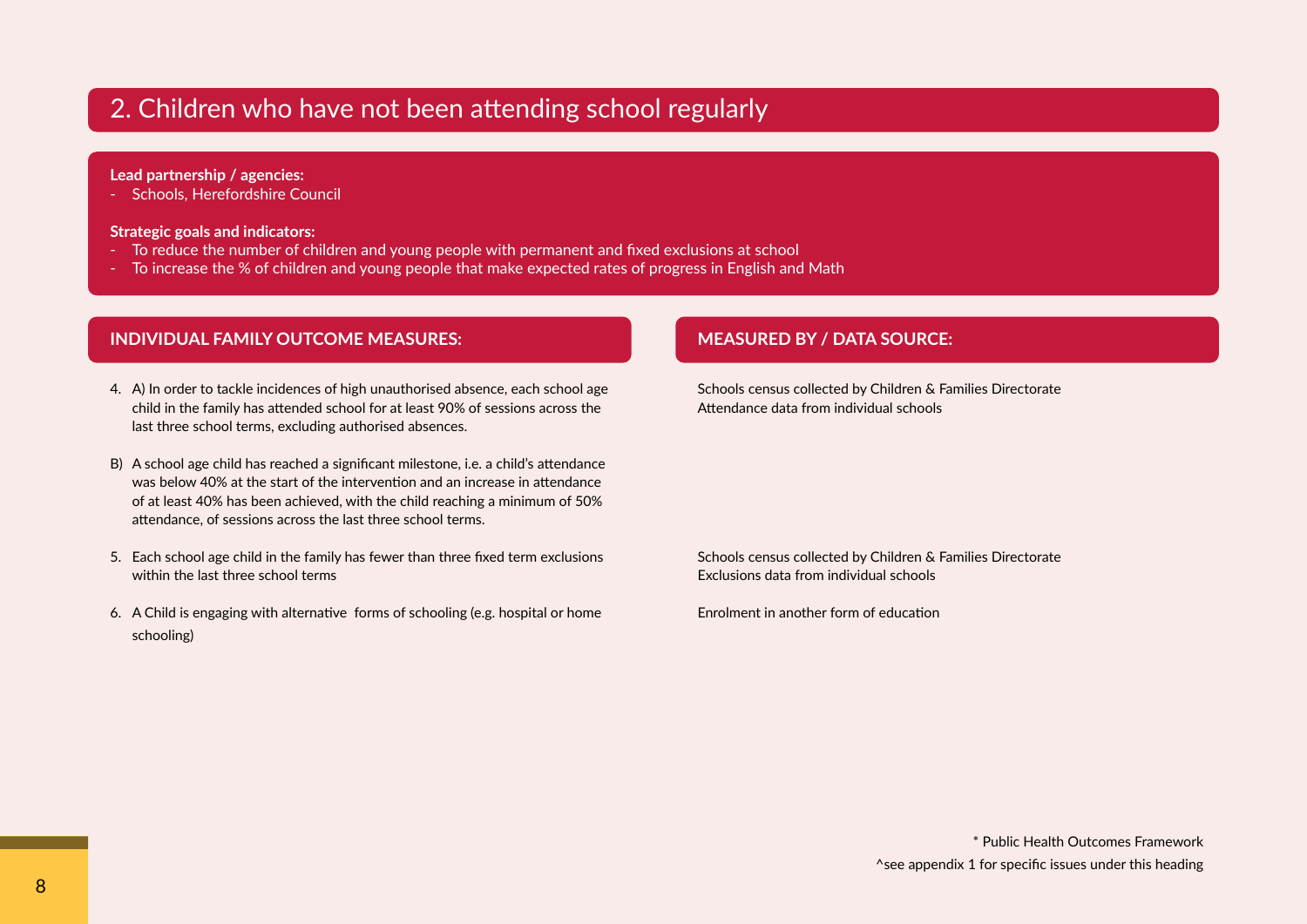# 3. Children who need additional support, from the earliest years to adulthood

#### **Lead partnership / agencies:**

- Herefordshire Children and Young People's Partnership
- Herefordshire Council Children and Families Directorate

### **Strategic goals and indicators:**

- To reduce the number of children and young people needing to be looked after
- To increase from 60% to 80% the proportion of all children achieving a Good Level of Development at the end of the Early Years Foundation Stage

# **INDIVIDUAL FAMILY OUTCOME MEASURES: MEASURED BY / DATA SOURCE:**

- 7. Families who are eligible are taking up the 2 and 3 year old offer of nursery places.
- 8. There is an appropriate de-escalation or step-down of a safeguarding plan ie from child protection (CP) to children in need (CIN) to Early Help Assessment and there is no re-referral to social care after 6 months following the end of the plan
- 9. Children in the family are making good progress at school or a good/expected level of development in Early Years
- 10. Parents are attending a Parenting course or engaging with 1-2-1 support around parenting strategies

11. The family are/having taking part in a wider range of community activity

12. Keep safe work has been undertaken by family member

Early years take up figures – Children and Families Directorate QA+ database - Hoople

Social care Mosaic records – Children and Families Directorate

Mosaic

Early Years Foundation Stage Profile Annual Results 2 Year Assessment Results and Integrated Reviews Teachers reports/assessments

Family assessment and outcome plan Practitioner case notes Parents self-assessment / self-reporting

Family assessment and outcome plan Examples could include library membership, joining sport/leisure groups or involvement in specific activities

Family assessment and outcome plan

\* Public Health Outcomes Framework

^see appendix 1 for specific issues under this heading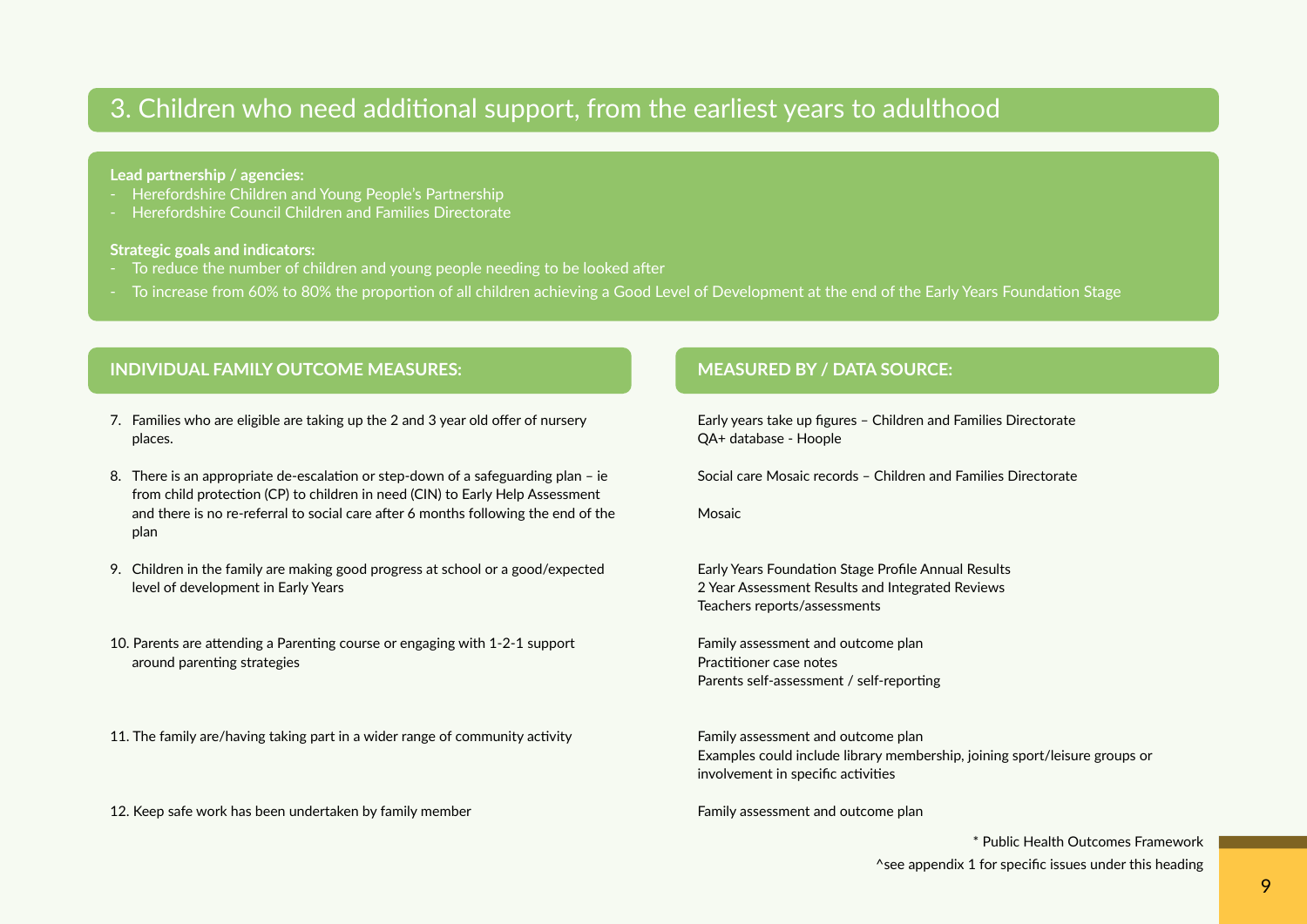# 4. Families experiencing or at risk of worklessness, homelessness of financial difficulties

### **Lead partnership / agencies:**

- Herefordshire Council, Jobcentre plus

### **Strategic goals and indicators:**

- To reduce the number of people reliant on out of work benefits
- To increase the % of 16-18 year olds who are in education, employment or training \*
- To reduce the % of low-income families with children<sup>\*</sup>

# **INDIVIDUAL FAMILY OUTCOME MEASURES: MEASURED BY / DATA SOURCE:**

- 13. An adult or young person in the family has secured and maintained a job (full or part time) for 6 months (individuals claiming JSA) and 3 months (individuals claiming other benefits as per the Troubled Families guidance)
- 14. An adult or young person in the family have made progress to work through volunteering placement, progression into an apprenticeship, traineeship or further accredited learning. This is sustained for 12 weeks/ or completes a course for up to 8 weeks
- 15. An adult or young person in the family has completed and achieved a qualification, apprenticeship or achieved other milestones that supports progression into continuous paid work
- 16. Family have reduced debt or risk of financial exclusion, e.g.... reduced council tax or housing arrears and are accessing eligible benefits including free school meals

Individual no longer claiming out of work benefits, evidenced through DWP automated benefits check; young person not registered as NEET

Practitioner records Family outcome plan

Practitioner records Family outcome plan

Practitioner records Family outcome plan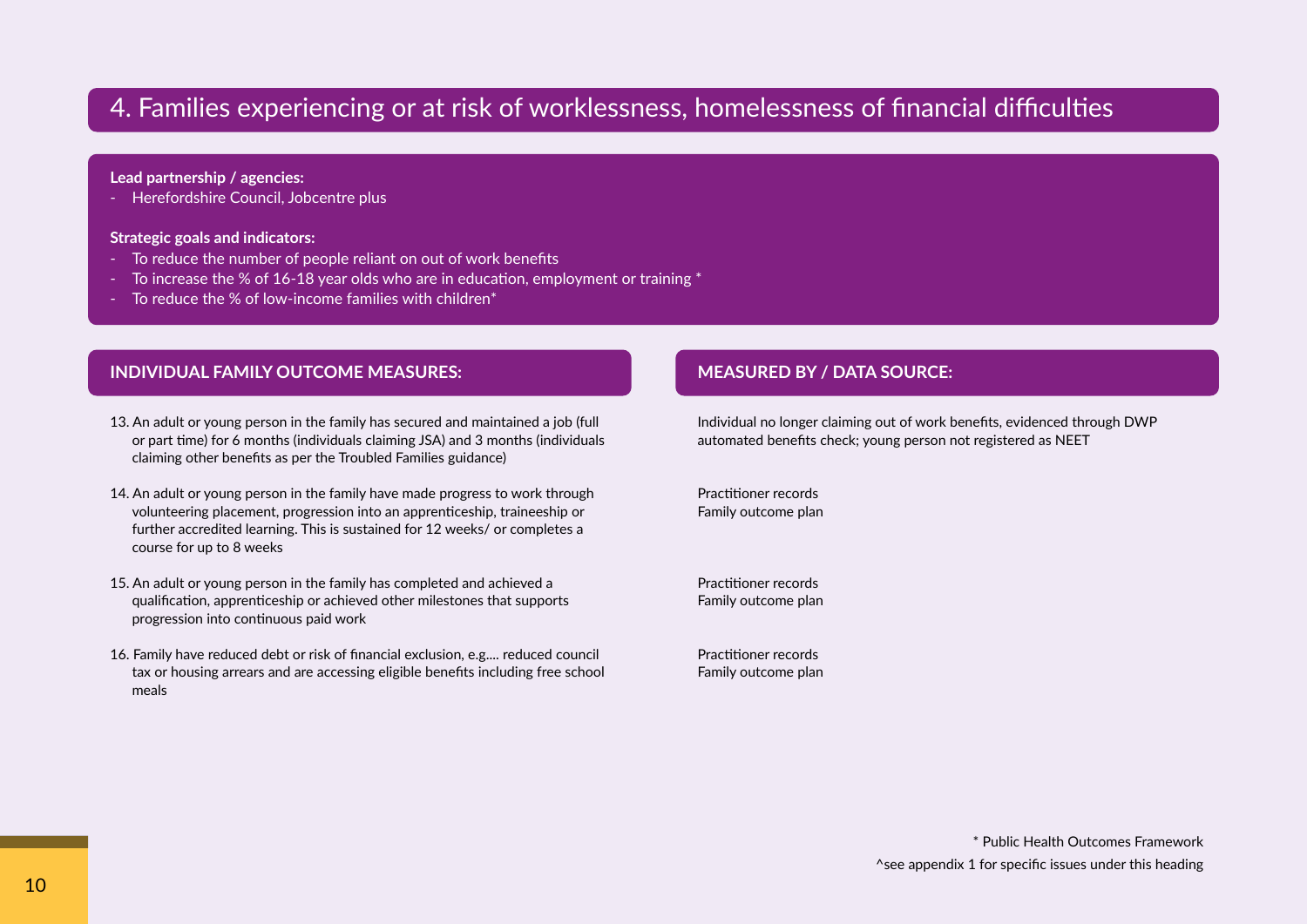# 5. Families affected by domestic abuse

### **Lead partnership / agencies:**

- Herefordshire Community Safety Partnership
- Police, Housing providers, West Mercia Women's Aid

#### **Strategic goals and indicators:**

- To increase reporting of domestic violence and abuse into formal reporting routines

# **INDIVIDUAL FAMILY OUTCOME MEASURES: MEASURED BY / DATA SOURCE:**

- 17. There is a reduction in domestic violence or abuse this includes other forms of violence against women and girls, including sexual violence, stalking and so called 'honour-based' violence (which includes female genital mutilation and forced marriage) within the family for at least 6 months
- 18. Families that are affected by domestic violence and abuse are actively engaged with local or digital support services. Reduction of risk at exit as assessed by case worker and no further incidents recorded in the past 6 months.
- 19. Perpetrator of domestic abuse is actively engaged and successfully completes a perpetrator program

Practitioner case notes; local risk assessment tools Family outcome plan Recorded police call-outs to domestic incidences No reports of incidences from other agencies e.g. West Mercia Women's Aid (WMWA), Housing Associations

WMWA attendance records Practitioner case notes Family outcome plan Assessment by case worker

WMWA attendance records Practitioner case notes Family outcome plan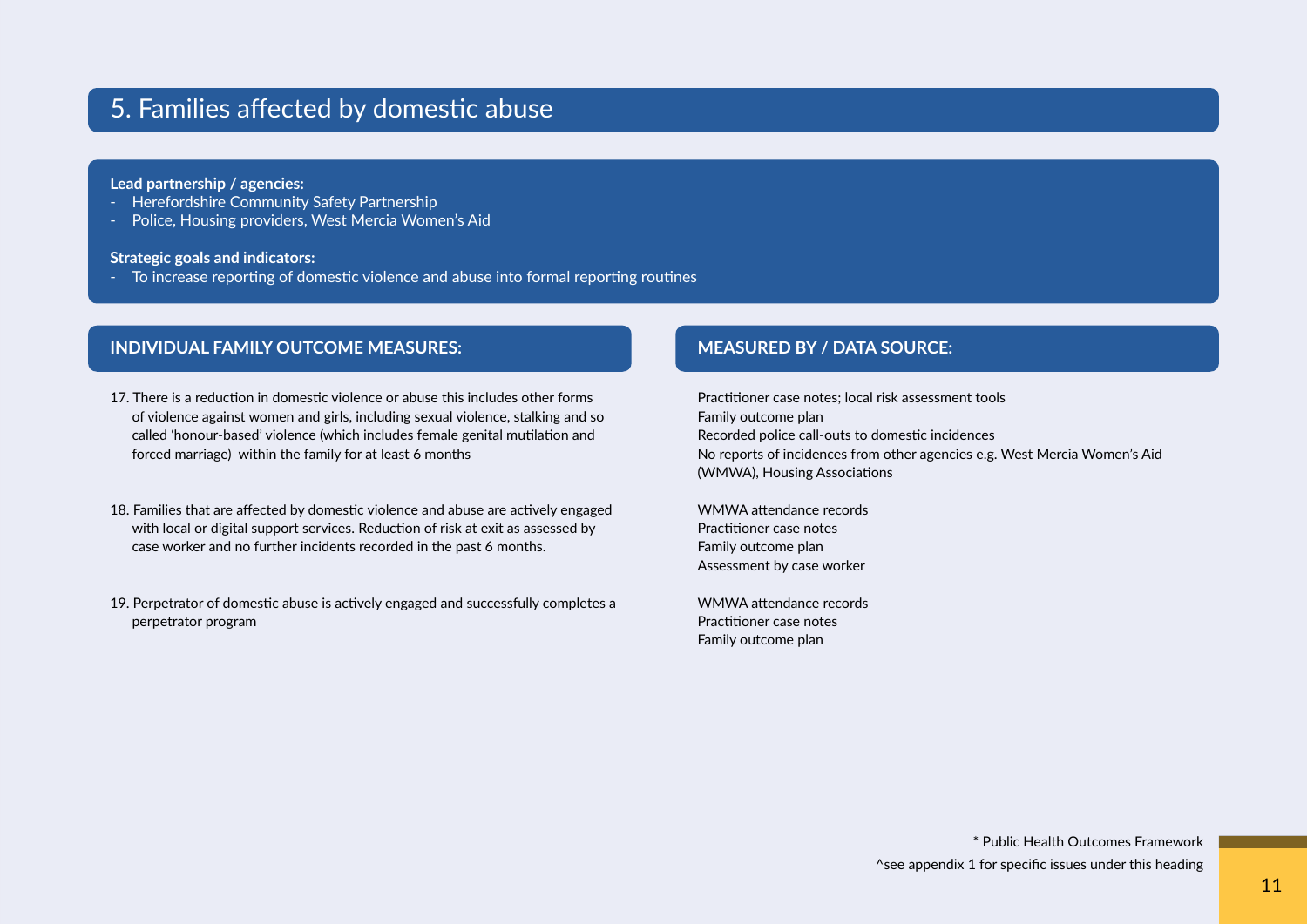# 6. Parents and children with a range of health needs

### **Lead partnership / agencies:**

- Herefordshire Health and Wellbeing Board
- GPs, Clinical Commissioning Group, Wye Valley NHS Trust, 2Gether Foundation Trust

### **Strategic goals and indicators:**

- **-** To reduce the prevalence of dental decay at age 5 so that the mean is equal or better than the England mean\*
- To increase to 95% the take up for all routine immunisations in 0-5 year olds\*
- To reduce hospital admissions for unintentional and deliberate injuries in 0-4 year olds from the 25th percentile to between 25th 75th percentile<sup>\*</sup>
- To reduce the proportion of pregnant women who are smokers at the time of delivery to above the 75th percentile for England\*
- To reduce the prevalence of young people smoking, drinking and misusing substances

# **INDIVIDUAL FAMILY OUTCOME MEASURES: MEASURED BY / DATA SOURCE:**

20. Family is registered with local GP

- 21. Family is registered with local dentist and attended a check-up in the last 12 months
- 22. Children have received age appropriate health immunisations / vaccinations
- 23. Family member has engaged with a smoking cessation programme and is demonstrating progress towards cessation
- 24. Family member has engaged with a drug / alcohol treatment programme with a support plan and is demonstrating progress towards reducing harmful behaviour

Family outcome plan Practitioner notes / assessment GP practice confirmation

Family outcome plan Practitioner notes / assessment Dental practice confirmation

Family outcome plan Practitioner notes / assessment GP practice confirmation Child Health hand held record (red book)

Family outcome plan Practitioner notes / assessment Help to quit service records

Family outcome plan Practitioner notes / assessment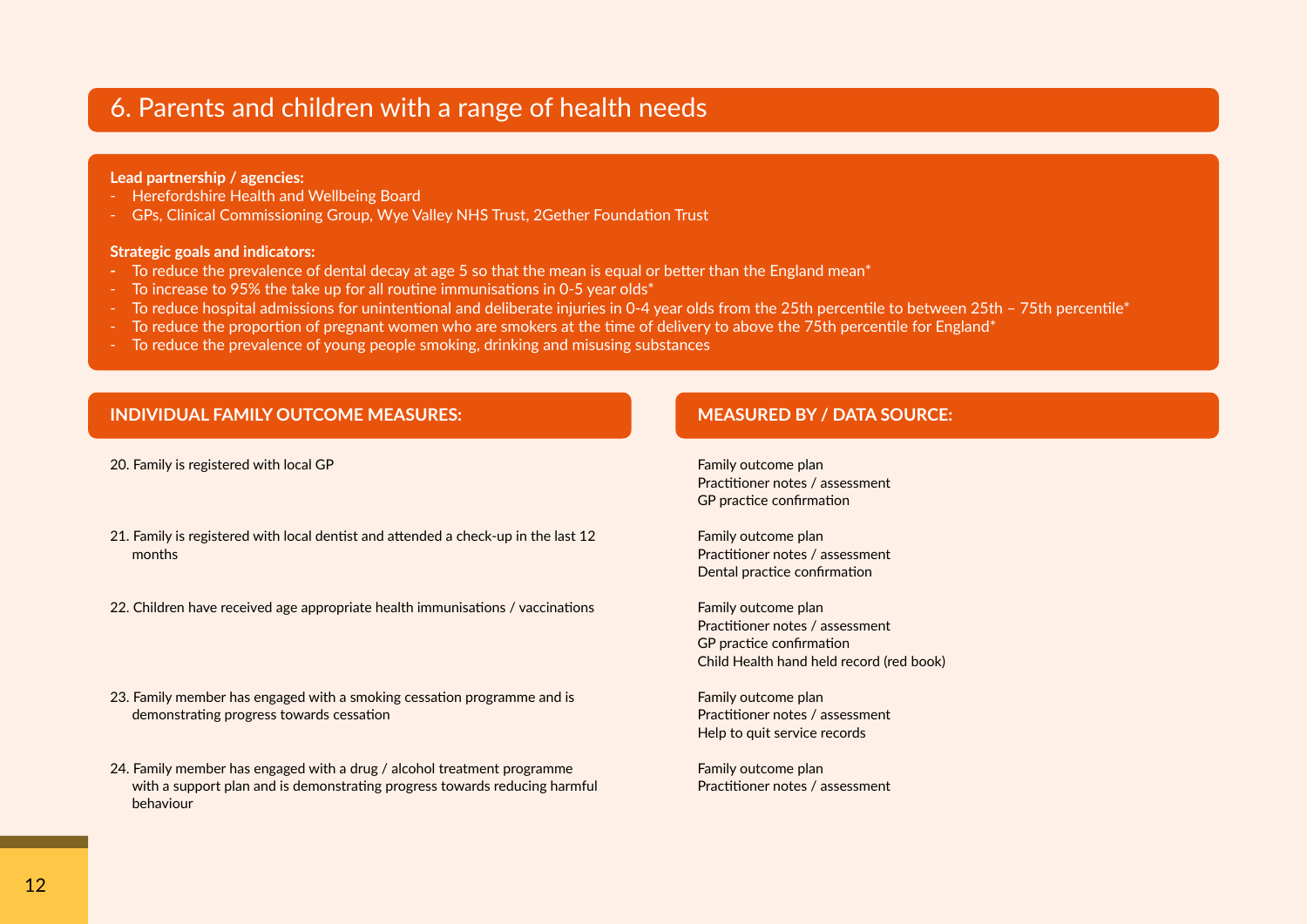# **INDIVIDUAL FAMILY OUTCOME MEASURES: MEASURED BY / DATA SOURCE:**

- 25. Family member has engaged with a healthy weight programme and is demonstrating progress towards a healthy lifestyle
- 26. Pregnant women are under the care of a midwife and have had an ante-natal assessment by a Health Visitor
- 27. All children in the family aged 2½ years have had an ages and stages health assessment
- 28. Family member has engaged / is engaging with a support service or mental health service to improve their mental health and wellbeing
- 29. Family member that has a health condition, which is not listed above such as (epilepsy, cancer etc., this is not definitive list) but is engaging with the appropriate support services and /or treatment
- 30. Educational health care Plan being implemented or referral for assessment is progressing
- 31. Receiving appropriate professional support within a 6 month period (to replace some of the above)

Family outcome plan Practitioner notes / assessment

Maternity and health visiting records Family outcome plan

Health Visiting records or Nursery records Family outcome plan

Family outcome plan

Family outcome plan

Practitioner notes / assessment Family outcome plan

Family outcome plan

\* Public Health Outcomes Framework ^see appendix 1 for specific issues under this heading

Unless otherwise stated all outcomes must be sustained for a minimum of 6 months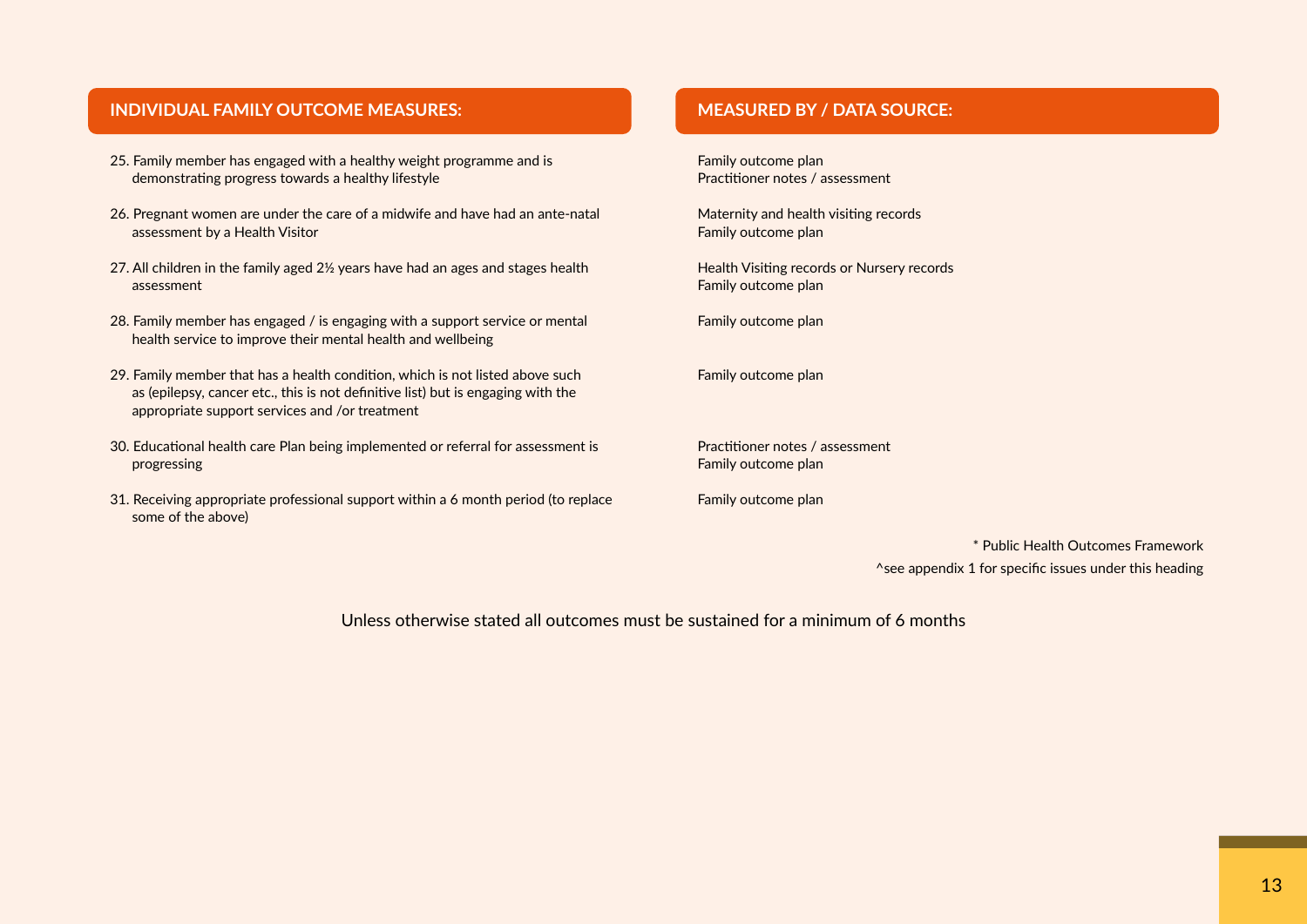# Appendix 1 – Specific family issues and identifying data sources

The indicators below are taken from the MHCLG Troubled Families Financial Framework March 2020.

# **Who are the families we need to support in Herefordshire and how do we identify them?**

| <b>Family Problem (min of 2)</b>                                                                                                                                                                                                       | Indicators - what issues could be present in a family                                                                                                                                                                                                | Who will provide the information                                                                                                                                                                                                                                                                            |
|----------------------------------------------------------------------------------------------------------------------------------------------------------------------------------------------------------------------------------------|------------------------------------------------------------------------------------------------------------------------------------------------------------------------------------------------------------------------------------------------------|-------------------------------------------------------------------------------------------------------------------------------------------------------------------------------------------------------------------------------------------------------------------------------------------------------------|
| 1. Parents and children involved in<br>crime or antisocial behaviour.                                                                                                                                                                  | A child who has committed a proven offence in the previous 12<br>months.                                                                                                                                                                             | Information provided by Youth Offending Service and the Police.                                                                                                                                                                                                                                             |
|                                                                                                                                                                                                                                        | An adult or child who has received an anti-social behaviour<br>intervention (or equivalent local measure) in the last 12 months.                                                                                                                     | Information provided by the Police, anti-social behaviour teams<br>and housing providers.                                                                                                                                                                                                                   |
|                                                                                                                                                                                                                                        | An adult prisoner (who will have parenting responsibilities on<br>release) or young person (who will be returning to the family<br>home) in a secure unit who is less than 12 months from his/her<br>release date.                                   | Information provided by probation providers and prisons.                                                                                                                                                                                                                                                    |
|                                                                                                                                                                                                                                        | An adult who is currently subject to a licence or supervision in<br>the community, following release from prison, and has parenting<br>responsibilities.                                                                                             | Information provided by probation providers and prisons.                                                                                                                                                                                                                                                    |
|                                                                                                                                                                                                                                        | An adult currently serving a community order or suspended<br>sentence, who has parenting responsibilities.                                                                                                                                           | Information provided by probation providers.                                                                                                                                                                                                                                                                |
|                                                                                                                                                                                                                                        | An adult or child involved in a gang; county lines linked crime and<br>exploitation; and serious violence (incl. offensive weapon crime<br>such as knife crime, gun crime and robbery) in the last 12 months<br>(either as a victim or perpetrator). | Nominations from the Police, multi-agency gang units, probation<br>providers, Serious Organised Crime Partnerships, Integrated<br>Offender Management Teams and CHANNEL coordinators;<br>environmental health services; Council diversity team;<br>Herefordshire Safeguarding Adults and Children's Boards; |
| Adults and children nominated by professionals because of their<br>potential to offend or offending behaviour is of equivalent concern<br>to the indicators above, for instance where family members are at<br>risk of radicalization. | <b>Community Safety Partnership</b>                                                                                                                                                                                                                  |                                                                                                                                                                                                                                                                                                             |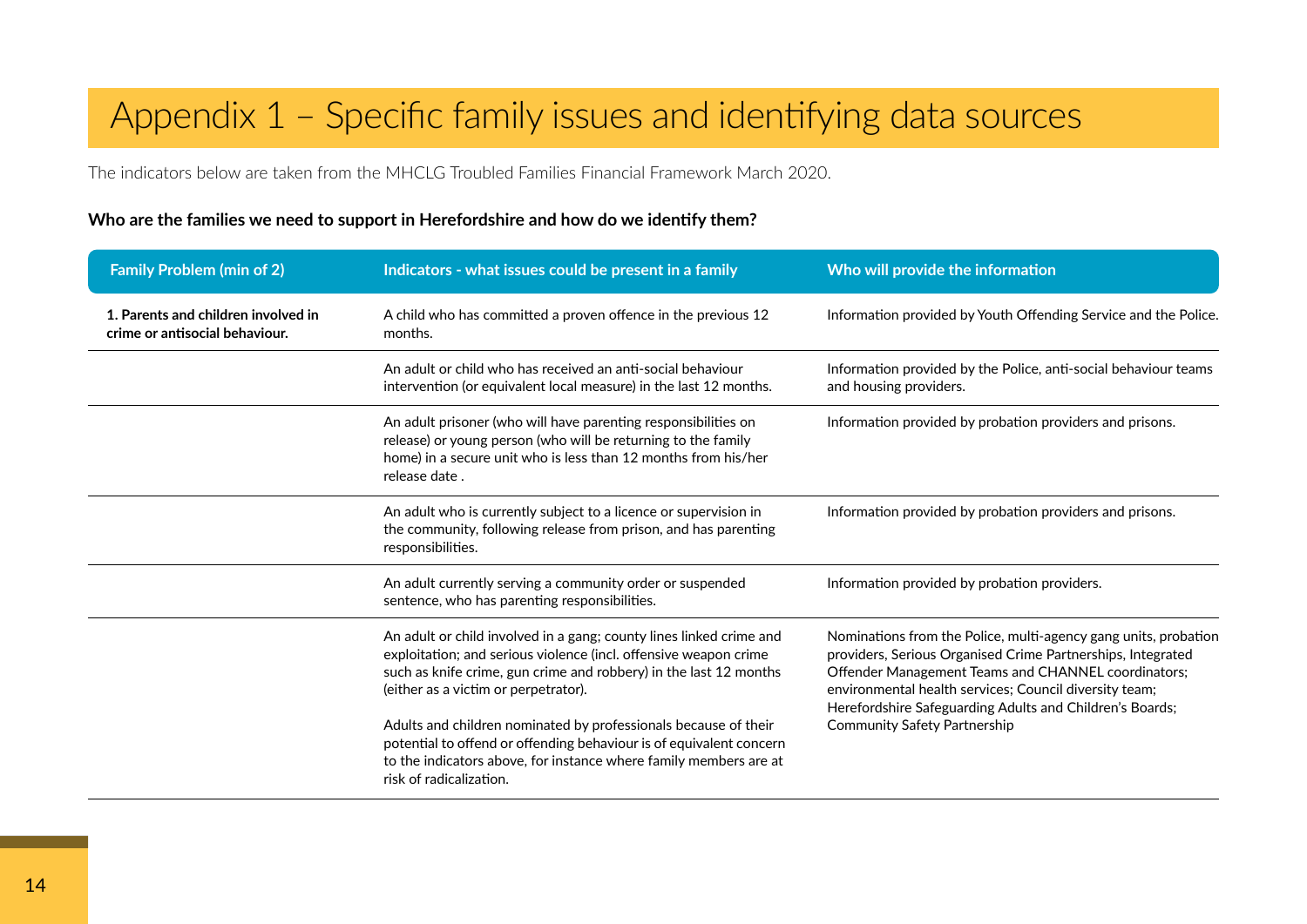| <b>Family Problem (min of 2)</b>                          | Indicators - what issues could be present in a family                                                                                                                                                                                                                                                                                                                                                                  | Who will provide the information                                                                                                                                                              |
|-----------------------------------------------------------|------------------------------------------------------------------------------------------------------------------------------------------------------------------------------------------------------------------------------------------------------------------------------------------------------------------------------------------------------------------------------------------------------------------------|-----------------------------------------------------------------------------------------------------------------------------------------------------------------------------------------------|
| 2. Getting a good education and<br>skills for life:       | A child whose average attendance over the last three<br>consecutive terms is less than 90 per cent, excluding authorised<br>absence.                                                                                                                                                                                                                                                                                   | Information compiled locally for submission to the Department<br>for Education for the School Census and Alternative Provision<br>Census. Information provided by Education Welfare Officers. |
| Children who have not been<br>attending school regularly. | A child who has received at least 3 fixed term exclusions in the<br>last 3 consecutive school terms; or a child at primary school who<br>has had at least 5 school days of fixed term exclusion in the last 3<br>consecutive terms; or a child of any age who has had at least 10<br>days of fixed term exclusion in the last 3 consecutive terms.<br>A child who is in alternative educational provision for children |                                                                                                                                                                                               |
|                                                           | with behavioural problems.<br>A child who has been permanently excluded from school within<br>the last 3 school terms.                                                                                                                                                                                                                                                                                                 |                                                                                                                                                                                               |
|                                                           | A child who is neither registered with a school, nor being<br>educated in an alternative setting.                                                                                                                                                                                                                                                                                                                      | Information compiled locally from within the local authority.                                                                                                                                 |
|                                                           | A child whose average attendance over the last three<br>consecutive terms has not been regular:<br>• Where the absence has not been explained by statutory<br>exceptions (including authorisation for exceptional<br>circumstances)<br>Where the level of absence -even where it is covered by<br>statutory exceptions - is a cause for concern                                                                        | Information compiled locally from within the local authority.                                                                                                                                 |
|                                                           | A child nominated by education professionals and or lead<br>practitioner/key worker as having school attendance problems<br>of equivalent concern to the indicators above because he/she is<br>not receiving a suitable full time education.                                                                                                                                                                           | Nominations from teachers and education welfare officers (or<br>equivalent).                                                                                                                  |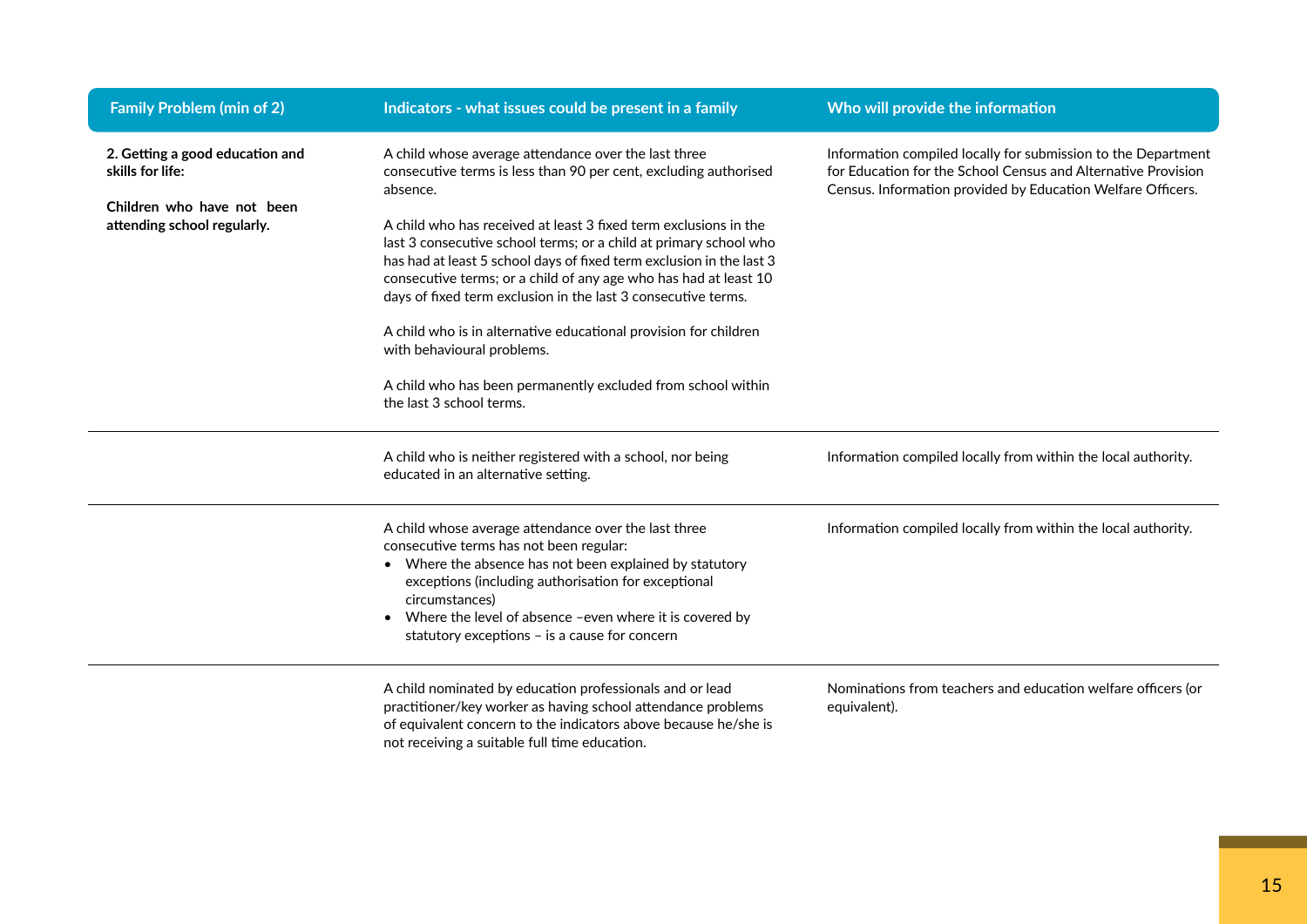| <b>Family Problem (min of 2)</b>                                                                                          | Indicators - what issues could be present in a family                                                                                                        | Who will provide the information                                                                                                                                                                                                                                                                                                                                                     |
|---------------------------------------------------------------------------------------------------------------------------|--------------------------------------------------------------------------------------------------------------------------------------------------------------|--------------------------------------------------------------------------------------------------------------------------------------------------------------------------------------------------------------------------------------------------------------------------------------------------------------------------------------------------------------------------------------|
| 3. Improving children's life chances:<br>Children who need additional<br>support, from the earliest years to<br>adulthood | A child who has been identified as needing early help. This may<br>include children below the threshold for services under section<br>17, Children Act 1989. | Information from local authority early years providers (e.g.<br>children's centres) about children who don't take up the Early<br>Years Entitlement, by cross-referencing a list of those children<br>eligible with those who are not in an early years setting.<br>Information from local schools, academies and education<br>welfare teams, Special Educational Needs Coordinators |
|                                                                                                                           |                                                                                                                                                              | (SENCOs) or equivalent about children identified in the School<br>Census as having social, emotional and mental health problems.                                                                                                                                                                                                                                                     |
|                                                                                                                           |                                                                                                                                                              | Information from the Police and Children's Services (including<br>youth services) about children who have been reported missing<br>from home and identified as of concern                                                                                                                                                                                                            |
|                                                                                                                           | A child who has been assessed as needing early help.                                                                                                         | Information from Children's Services or related multi-agency<br>teams about children who are:<br>- repeatedly assessed under Section 17 or 47, of the Children<br>Act 1989, but not deemed ' a child in need', or<br>-subject to Early Help Assessments, or equivalent                                                                                                               |
|                                                                                                                           | A child 'in need' under Section 17, Children Act 1989.                                                                                                       | Information provided by Children's Services.                                                                                                                                                                                                                                                                                                                                         |
|                                                                                                                           | A child who has been subject to an enquiry under Section 47,<br>Children Act 1989.                                                                           |                                                                                                                                                                                                                                                                                                                                                                                      |
|                                                                                                                           | A child subject to a Child Protection Plan.                                                                                                                  |                                                                                                                                                                                                                                                                                                                                                                                      |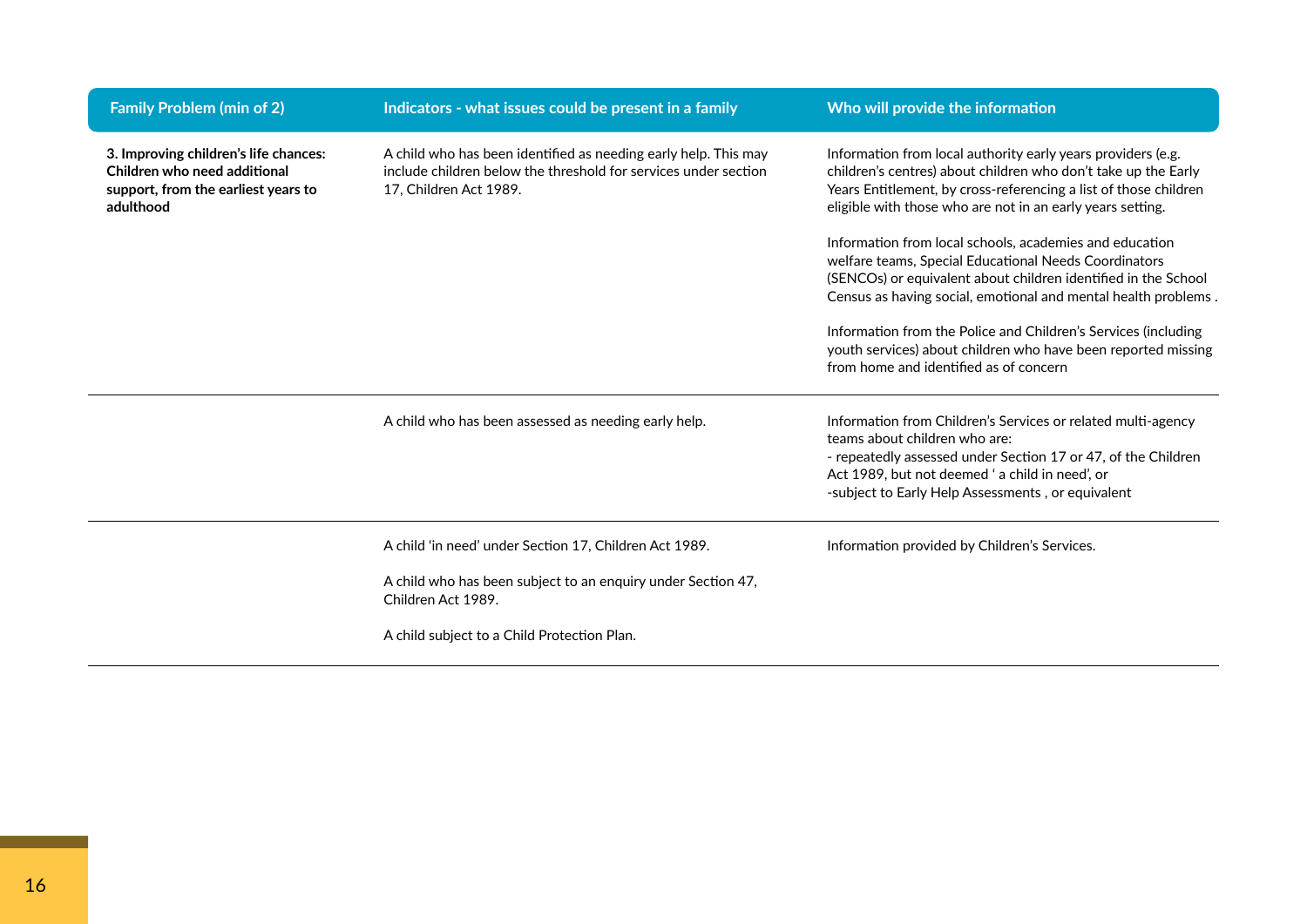| <b>Family Problem (min of 2)</b> | Indicators - what issues could be present in a family                                                                                                                                                                                                                                                                                                                                                                                                                                                                                                                                                                                                             | Who will provide the information                                                                                                                                                                                                                                                                                                  |
|----------------------------------|-------------------------------------------------------------------------------------------------------------------------------------------------------------------------------------------------------------------------------------------------------------------------------------------------------------------------------------------------------------------------------------------------------------------------------------------------------------------------------------------------------------------------------------------------------------------------------------------------------------------------------------------------------------------|-----------------------------------------------------------------------------------------------------------------------------------------------------------------------------------------------------------------------------------------------------------------------------------------------------------------------------------|
|                                  | A child nominated by professionals as having problems of<br>equivalent concern to the indicators above. For example:<br>- children affected by parental conflict<br>- A child with SEND, including social, emotional and mental<br>health needs<br>- children at risk of exploitation (including sexual exploitation)<br>- children identified as not achieving expected levels of<br>attainment in school<br>- children with challenging behaviour<br>- teenage parents<br>- young looked after mother / father who have already had<br>children removed<br>young carers<br>- a child where there have been missing from home incidents in<br>the last 12 months | Nominations from schools, social workers, early years providers,<br>(including Children's centres), health visitors, education<br>psychologists, school Special Educational Needs Coordinators<br>(SENCOs), Youth Offending Service and the Police. Information<br>from the Closing the Gap project, Herefordshire Carers Support |
|                                  | A child identified as having a delay in speech, language and<br>communication skills. This can include children not reaching the<br>threshold in the communication domain at the 2-2.5 year old<br>health check carried out by health visitors                                                                                                                                                                                                                                                                                                                                                                                                                    | Children identified by early years settings or by health<br>professionals as having speech, language and communication<br>needs. The need is primary (not linked to another impairment),<br>and the child does not have an Education, health and Care Plan.                                                                       |
|                                  | A child / family who is entitled, or has previously been entitled<br>to 15 hours free early education for two-year-olds and has not<br>taken this up.                                                                                                                                                                                                                                                                                                                                                                                                                                                                                                             | Local authorities have access to lists of children who would<br>potentially be eligible for the entitlement. From this they can<br>work out the children that are not taking up the offer                                                                                                                                         |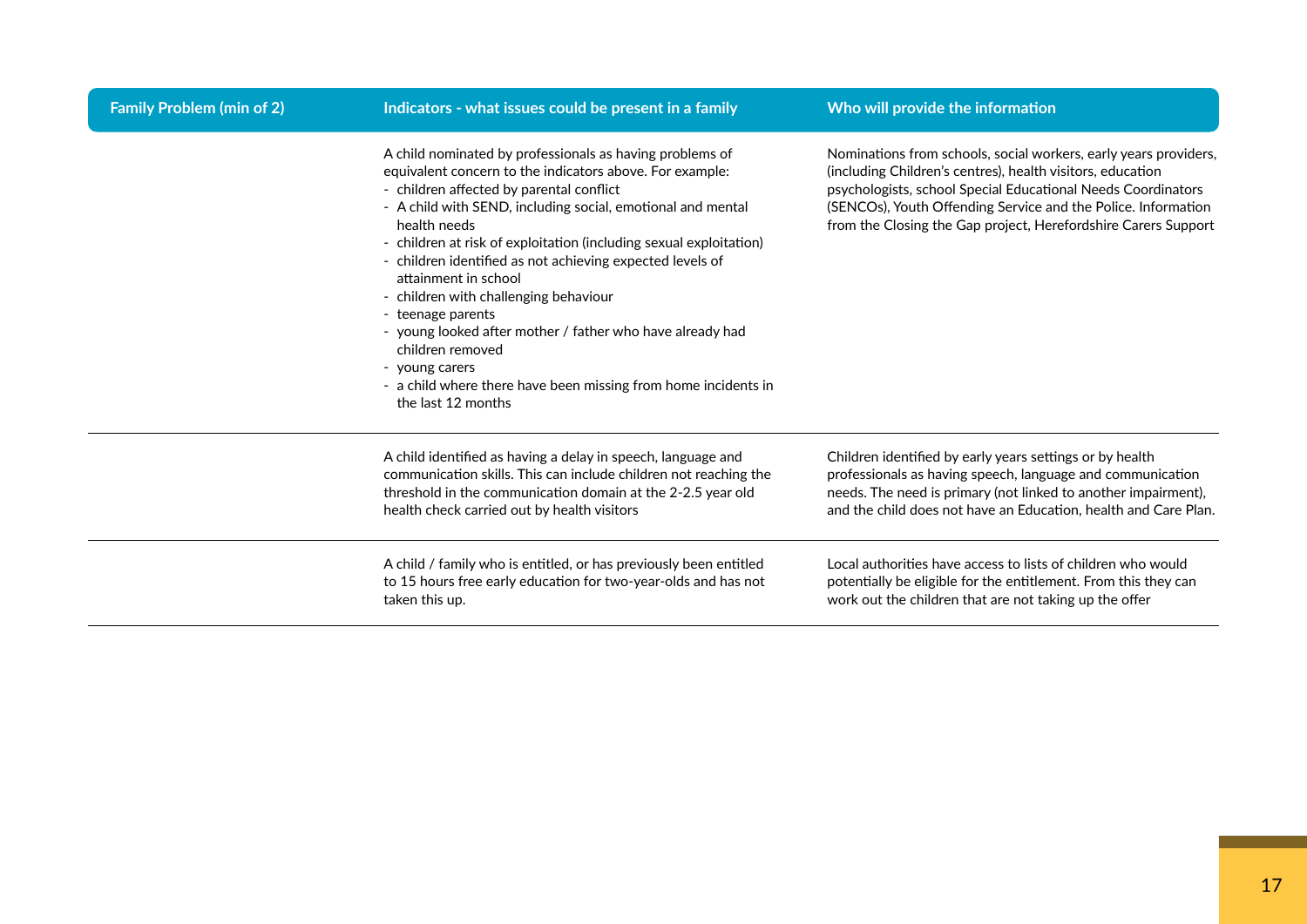| <b>Family Problem (min of 2)</b>                                                                                                | Indicators - what issues could be present in a family                                                                                  | Who will provide the information                                                                                                                                                                                                                                                                                                                                                                                                                                                                                                                                                                                                                                                                                                                                                                                                                                                                                                                                                                                                                                                                                                                                                                                                                                                                                                                                                                                                                                                                                                                                                                                                       |
|---------------------------------------------------------------------------------------------------------------------------------|----------------------------------------------------------------------------------------------------------------------------------------|----------------------------------------------------------------------------------------------------------------------------------------------------------------------------------------------------------------------------------------------------------------------------------------------------------------------------------------------------------------------------------------------------------------------------------------------------------------------------------------------------------------------------------------------------------------------------------------------------------------------------------------------------------------------------------------------------------------------------------------------------------------------------------------------------------------------------------------------------------------------------------------------------------------------------------------------------------------------------------------------------------------------------------------------------------------------------------------------------------------------------------------------------------------------------------------------------------------------------------------------------------------------------------------------------------------------------------------------------------------------------------------------------------------------------------------------------------------------------------------------------------------------------------------------------------------------------------------------------------------------------------------|
| 4. Improving living standards<br>Families experiencing or at risk<br>of worklessness, homelessness or<br>financial difficulties | An adult in receipt of out of work benefits or<br>An adult who is claiming Universal Credit and subject to work<br>related conditions. | Department for Work and Pension's Automated Data Matching<br>Solution (ADMS) for the Troubled Families Programme.<br>However, for families who move onto Universal Credit (UC), the<br>data sharing arrangements with the Department for Work and<br>Pensions (DWP) are under development and DWP is exploring<br>a mechanism to automate matching of Universal Credit data.<br>In the interim, arrangements should be agreed locally with<br>Troubled Families Employment Advisors to capture the right<br>data.<br>The Administrative Earnings Threshold (AET) has been<br>established to ensure that only those claimants on very low pay<br>are subject to more intense DWP support.<br>Current AET has been set at £338 per month for a single person<br>and £541 for couple - based on gross taxable pay. The AET is<br>defined as follows:<br>• For single people: £5.00 plus the applicable amount of the<br>personal allowance in a jobseeker's allowance for a single<br>person aged 25 or over; or<br>• For couples: £10.00 plus the applicable amount of the<br>personal allowance in a jobseeker's allowance for a couple<br>where both members are aged 18 or over. NB: there is a<br>separate earnings threshold (of £272pcm) for young people<br>under 25 and apprentices that is not linked to the AET. Nor<br>does the AET apply to self-employed earnings.<br>As the Work Programme was designed for a legacy welfare<br>system, some programmes have used an earnings threshold<br>based on the AET as a proxy for a traditional 'off unemployment<br>benefit' measure. The Troubled Families Programme has always |
|                                                                                                                                 |                                                                                                                                        | mirrored these outcomes and thresholds                                                                                                                                                                                                                                                                                                                                                                                                                                                                                                                                                                                                                                                                                                                                                                                                                                                                                                                                                                                                                                                                                                                                                                                                                                                                                                                                                                                                                                                                                                                                                                                                 |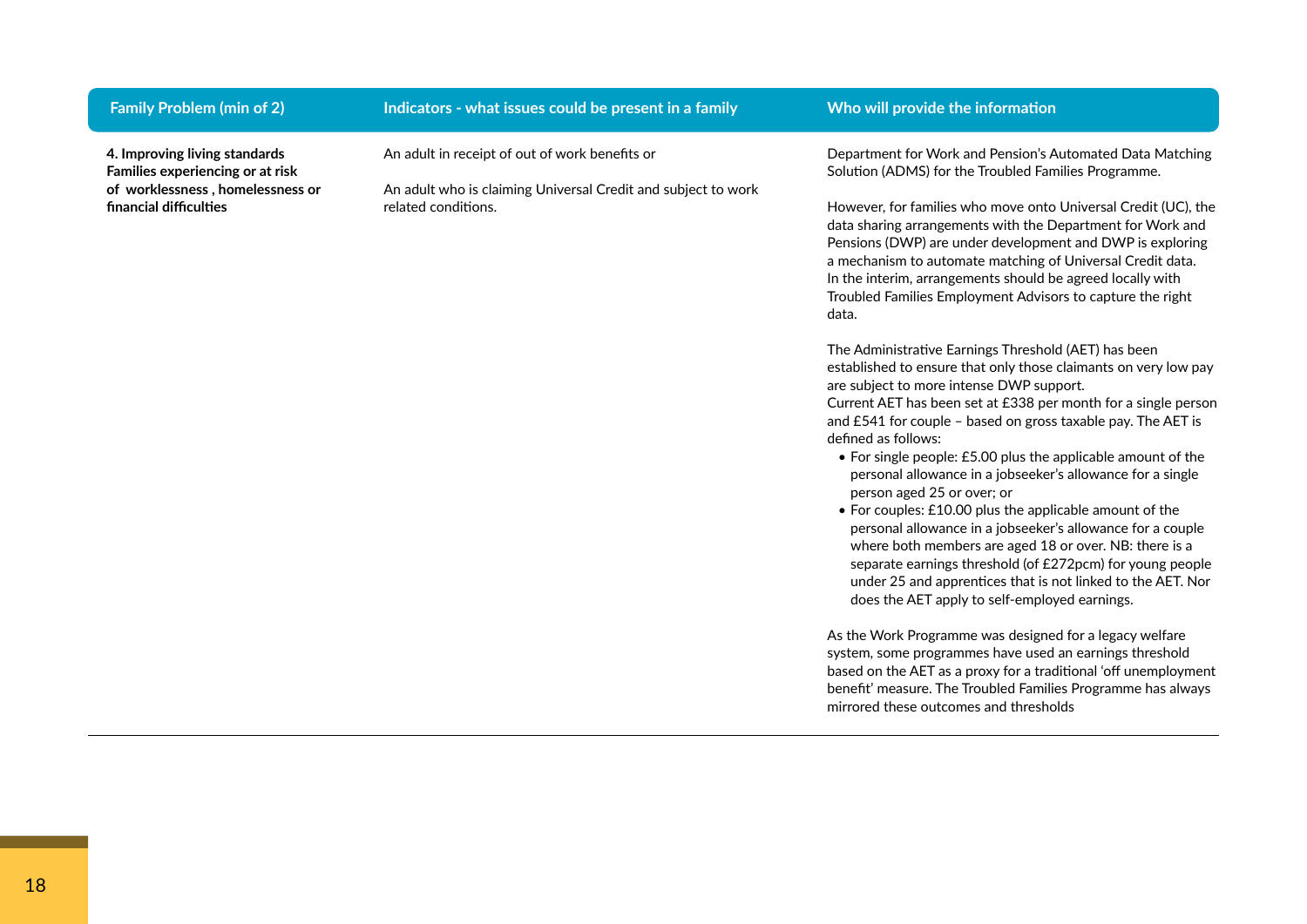| <b>Family Problem (min of 2)</b> | Indicators - what issues could be present in a family                                                                                                                                                                                                                                                                                                             | Who will provide the information                                                                                                                                                                                                           |
|----------------------------------|-------------------------------------------------------------------------------------------------------------------------------------------------------------------------------------------------------------------------------------------------------------------------------------------------------------------------------------------------------------------|--------------------------------------------------------------------------------------------------------------------------------------------------------------------------------------------------------------------------------------------|
|                                  | A child who is about to leave school, has no/ few qualifications<br>and no planned education, training or employment.                                                                                                                                                                                                                                             | Information drawn from Personal Learner Records and the local<br>authority's Client Caseload information System (or equivalent)                                                                                                            |
|                                  |                                                                                                                                                                                                                                                                                                                                                                   | Information collected by local schools, academies and<br>alternative providers for the Department for Education's School<br>Census and Alternative Provision and Youth Contract providers.                                                 |
|                                  |                                                                                                                                                                                                                                                                                                                                                                   | Key Stage 4 data compiled by schools and academies' pupil level<br>for the production of published school performance tables.                                                                                                              |
|                                  | A young person who is not in education, training or employment.                                                                                                                                                                                                                                                                                                   | Local authorities' Client Caseload Information Systems (or<br>equivalent), which indicates whether young people have been<br>identified as not in education, training or employment (NEET) or<br>whether their activities are 'not known'. |
|                                  | Parents and families nominated by professionals as being at<br>significant risk of financial difficulties. This may include those<br>with problematic / unmanageable levels and forms of debts,<br>those with significant rent arrears and those experiencing in<br>work poverty.                                                                                 | Nominations from organisations specialising in debt and finance,<br>such as the Money Advice Service, Jobcentre Plus and housing<br>providers. Council enforcement team, providers/services that<br>distribute food bank vouchers.         |
|                                  | Families at risk of homelessness or living in accommodation<br>which it is not reasonable for them to continue to occupy.                                                                                                                                                                                                                                         | LA housing departments, RSL's,                                                                                                                                                                                                             |
|                                  | During Covid 19:<br>• Family member is temporarily out of work due to Covid 19<br>and will be work ready when the crisis subsides, and/or<br>• Family member has developed Curriculum Vitae and will be<br>ready to apply for jobs when this is possible, and/or<br>• Family member has achieved a temporary job or volunteered<br>supporting the Covid 19 effort | Early Help Assessment - closure form completed with outcome<br>information. Family Support (internal team, Vennture &<br>Homestart) final report completed with outcome information                                                        |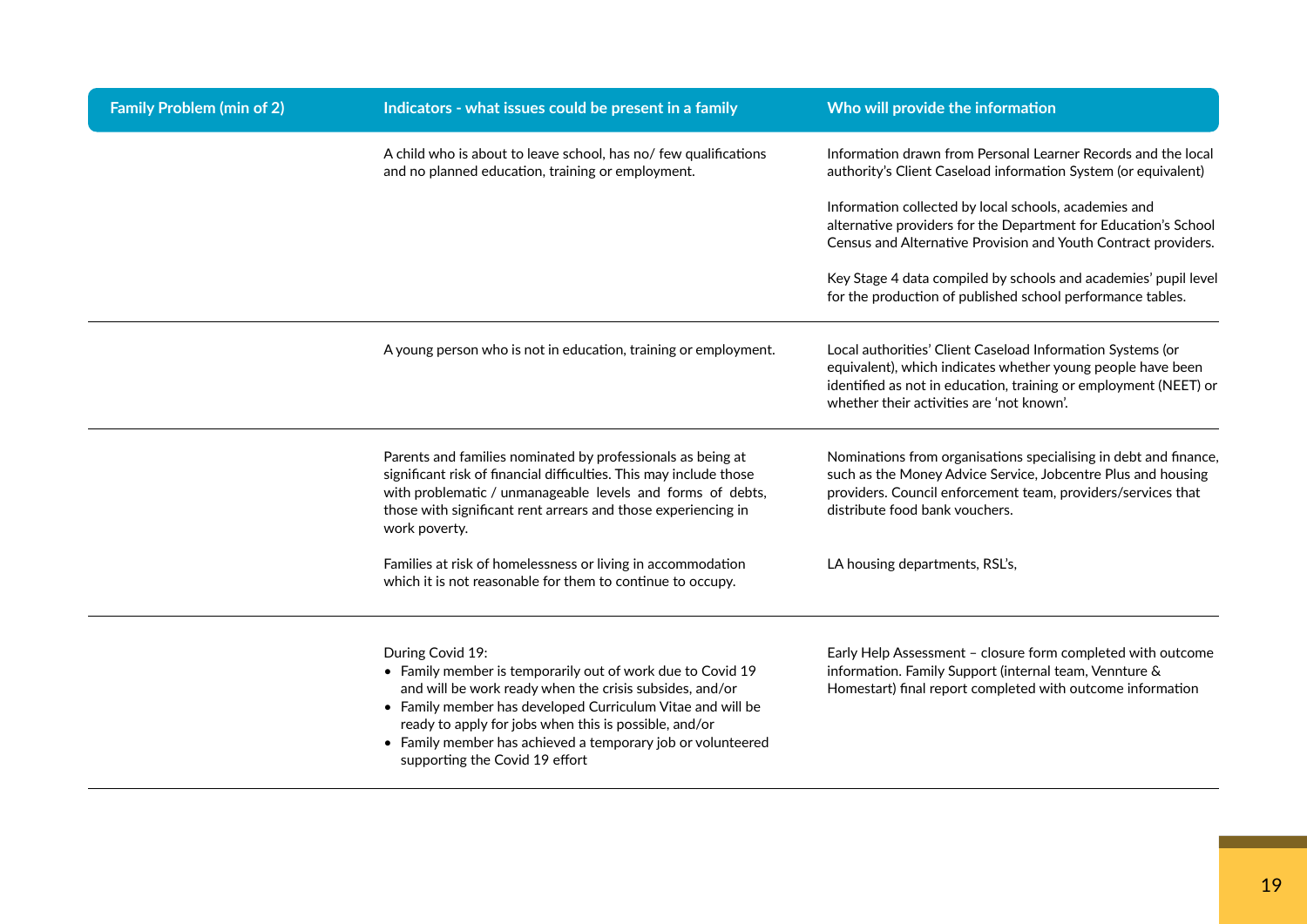| <b>Family Problem (min of 2)</b>                                         | Indicators - what issues could be present in a family                                                                                                               | Who will provide the information                                                                                                                                                                                                                                                     |
|--------------------------------------------------------------------------|---------------------------------------------------------------------------------------------------------------------------------------------------------------------|--------------------------------------------------------------------------------------------------------------------------------------------------------------------------------------------------------------------------------------------------------------------------------------|
| 5. Staying safe in relationships:<br>Families affected by domestic abuse | A young person or adult known to local services has experienced,<br>is currently experiencing or at risk of experiencing domestic<br>abuse.                         | Referrals from local domestic violence and abuse services or<br>professionals, such as Independent Domestic Violence Advisors<br>(IDVAs), housing providers, health services, the Police, Children's<br>Services and Youth Offending Service.                                        |
|                                                                          | A young person or adult known to local services has experienced,<br>is currently experiencing or is at risk of experiencing sexual<br>violence or abuse.            | Referrals from local sexual violence and abuse services or<br>professionals, such as Independent Sexual Violence Advisors<br>(ISVAs), health services, the police, Children's Services and Youth<br>Offending Teams.                                                                 |
|                                                                          | A young person or adult known to local services has experienced,<br>is currently experiencing or is at risk of experiencing 'honour-<br>based' abuse.               | Referrals from local honour-based violence services or<br>safeguarding professionals, such as health services, the police,<br>and Children's Services                                                                                                                                |
|                                                                          | A young person or adult who is known to local services as having<br>perpetrated an incident of domestic abuse in the last 12 months.                                | Local Police data and intelligence.<br>Referrals from local domestic violence and abuse services or<br>professionals, such as Independent Domestic Violence Advisors<br>(IDVAs), housing providers, health services, the Police, Children's<br>Services and Youth Offending Service. |
|                                                                          | A young person or adult who is known to local services as having<br>perpetrated an incident of sexual violence or abuse in the last 12<br>months.                   | Local police data and intelligence. Referrals from local<br>sexual violence and abuse services or professionals, such as<br>Independent Sexual Violence Advisors (ISVAs), health services,<br>the police, Children's Services and Youth Offending Teams.                             |
|                                                                          | A young person or adult who is known to local services as having<br>perpetrated an incident of so-called 'honour-based' violence or<br>abuse in the last 12 months. | Local police data and intelligence. Referrals from local honour-<br>based abuse services or professionals, such as safeguarding<br>professionals, health services, the police, Children's Services.                                                                                  |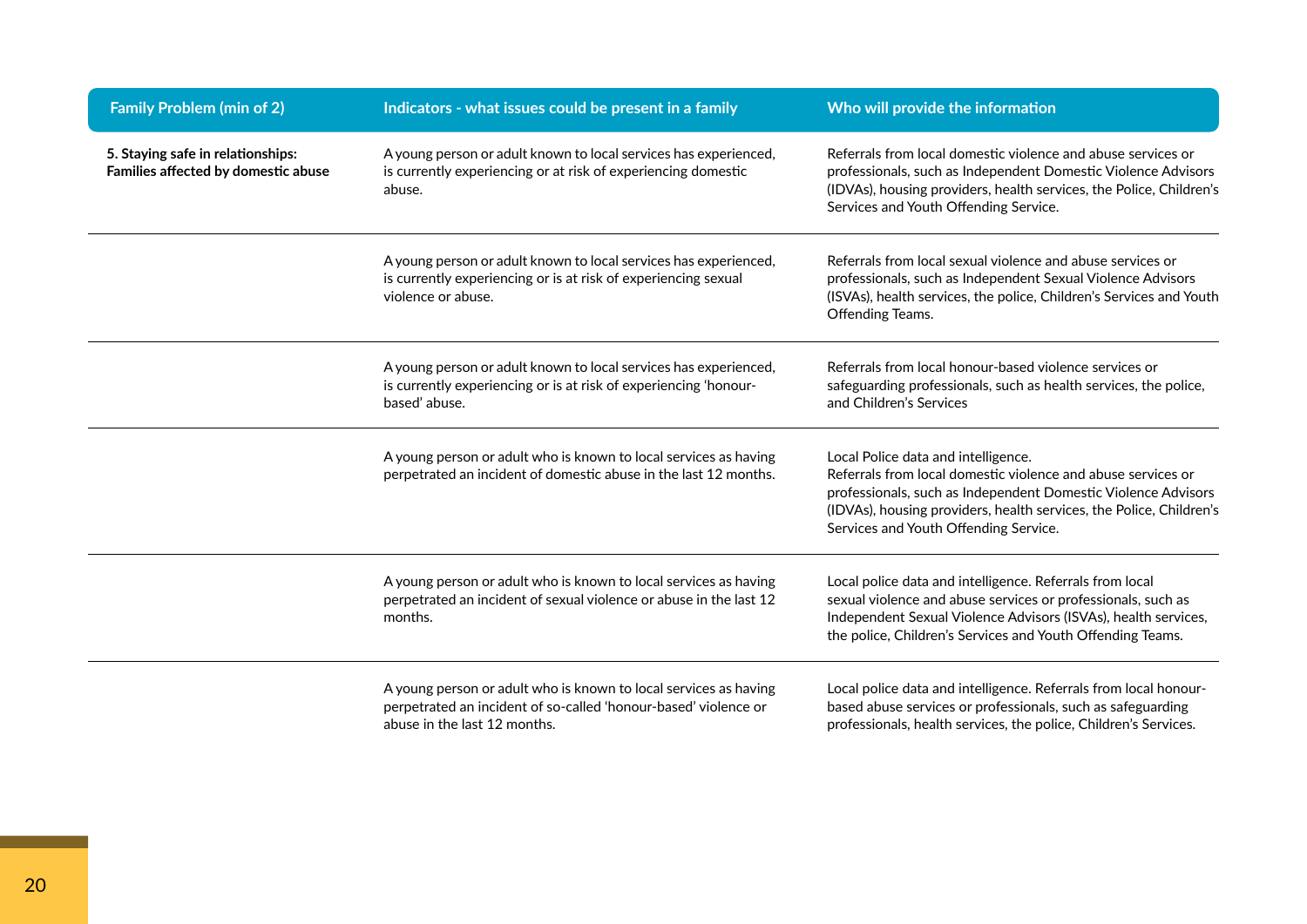| <b>Family Problem (min of 2)</b> | Indicators - what issues could be present in a family                                                                                                                                 | Who will provide the information                                                                                               |
|----------------------------------|---------------------------------------------------------------------------------------------------------------------------------------------------------------------------------------|--------------------------------------------------------------------------------------------------------------------------------|
|                                  | The household or family member has been subject to a police<br>call out for at least one domestic incident in the last 12 months,<br>including for so-called 'honour-based' violence. | Information from the Police, Multi-Agency Safeguarding Hubs<br>(MASH) and Multi-Agency Risk Assessment Conferences<br>(MARAC). |